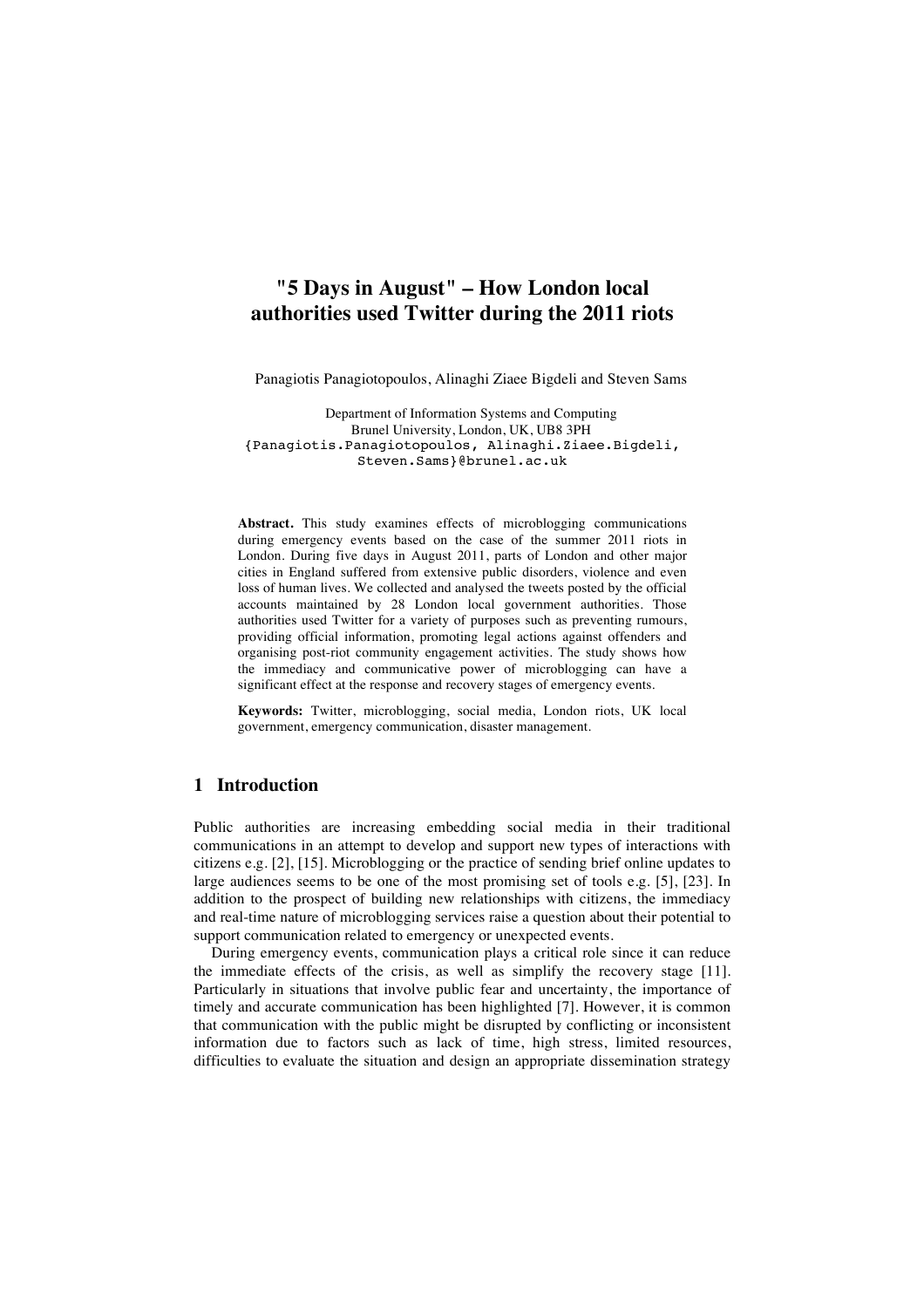[7]. Previous studies have examined the enabling role of Twitter (by far the most popular microblogging tool) in emergency events such as the Haiti Earthquake in 2010 [14], the Australian fire disaster in 2009 [19] and the violent events that took place in USA University campuses in 2010-2011[9].

In this paper, we investigate the use of Twitter as an emergency communication tool from the perspective of local government authorities. Our study takes place in the context of the summer 2011 riots in London. During five days in August 2011, parts of London and other major cities in England suffered from extensive public disorders, violence and even loss of human lives. We identified and collected a total of 699 riotrelated tweets by the official Twitter accounts maintained by 28 London Local Authorities (LAs). The analysis of the tweets indicates those LAs realised the communicative power of Twitter during and beyond the riot events. Not only they were able to control and possibly reduce the immediate effects of the crisis, but they also managed to accelerate the recovery stage by promoting post-riot activities even when disturbances were still in place.

The next section briefly reviews information about Twitter and its use in emergency communication. Section 3 establishes the background of events related to the London riots and sets the scene for the subsequent methodology and analysis sections. The final sections discuss and reflect on the study findings.

### **2 Twitter in Emergency Communication**

Despite criticisms such as the one that they might assist in rapidly spreading misleading information, microblogging services are gaining interest among Internet users along with the whole range of social media applications. Twitter was launched in 2006 and its membership base now exceeds 200 million users [13]. Twitter allows its users to post updates of maximum 140 characters via mobile devices, its web interface or desktop applications, e.g. TweetDeck. Twitter messages might contain additional content such as links to websites, photos or videos and they are usually publicly available by default. A Twitter user can follow the stream of messages posted another user, but this connection is not necessarily reciprocal, unlike other social networking sites such as Facebook.

The most distinctive characteristic of Twitter is its immediacy, real-time nature and pace of updating with new content. Although Twitter development sourced from the concept of microblogging, certain conventions using the symbols "@" and "#" were established by users to support more collaborative and conversational features [10]. The symbol "@" allows users to directly address other users or refer to them in conversations. The symbol "#" (hashtag) defines streams of tweets that organise discussion about a specific topic or event [20]; for example #London2012 for London's Olympic Games 2012. Another conversational practice is retweeting i.e. the reproduction of another user's message in its original form or including some small modification or comment. Reasons why users might retweet messages include publicly agreeing or disagreeing with someone, supporting a cause by spreading a message, helping an interesting message reach new audiences or even attempting to gain personal status [3].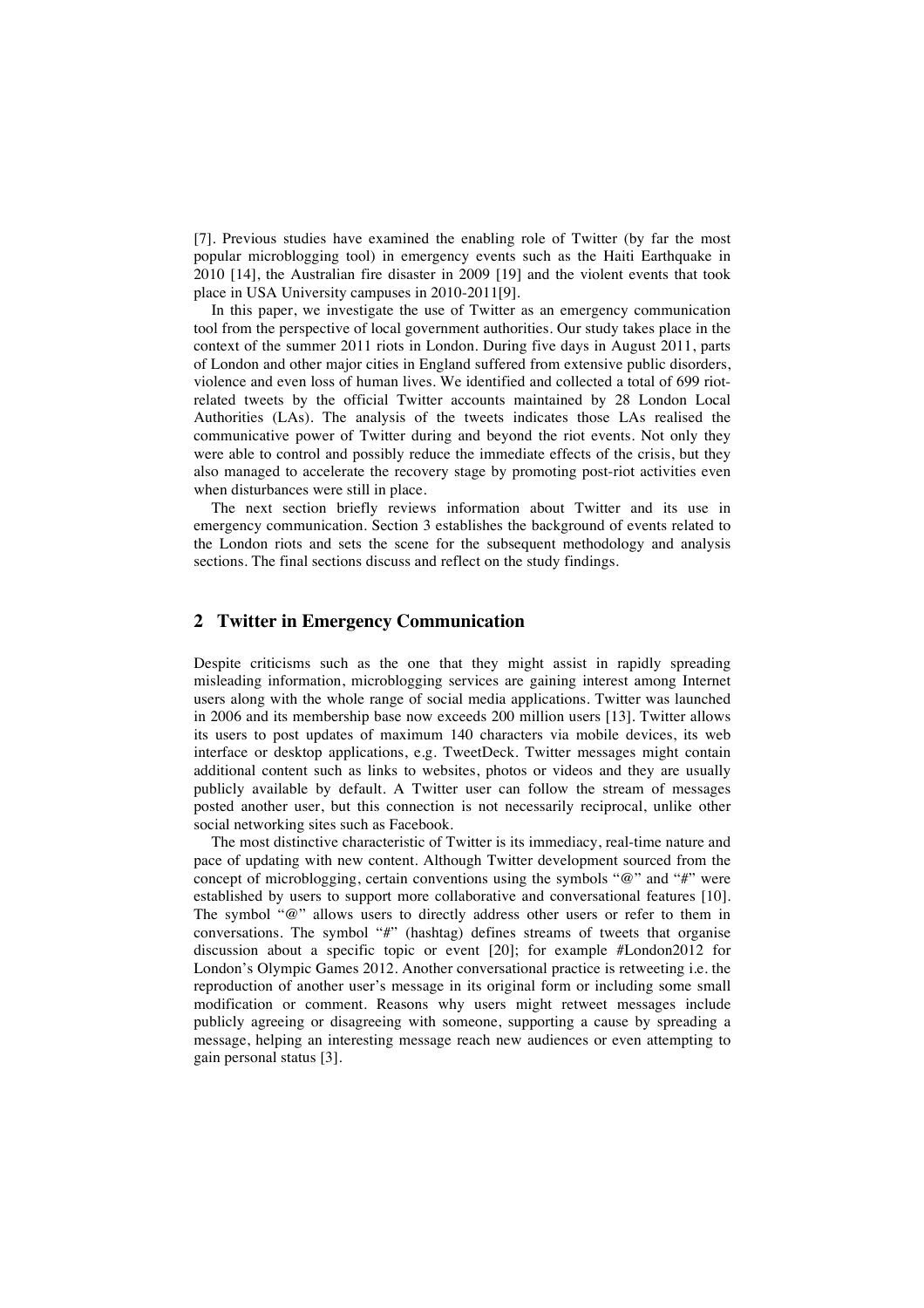Research on Twitter has been growing rapidly with studies exploring its effects in areas such as political communication [20] and the organising of collective action [18]. In the public sector, it has been argued that Twitter can assist in reaching new audiences, build relationships with citizens and various stakeholders, as well as broadcast and share information across networks [25]. A few empirical studies found that the communicative patterns of Twitter accounts maintained by governmental agencies are more complicated than simply broadcasting information to as many users as possible [5][23].

During emergency communications, normal use of Twitter is expected to change in terms of both content and frequency of posts [9]. Users are likely to start following new accounts or even join Twitter at the first place; for example, during the riots in England considerably more people started following police accounts [6]. A critical characteristic of Twitter in emergency communications has been the capability to control initial levels of anxiety by providing the public with credible, timely and accurate information [14]. Furthermore, Twitter seems to involve high as a medium in terms of supporting dialogue between users, organising discussions around hashtags, reproducing others' messages and to providing links to other sources. Such flexibility can be exceptionally useful in emergency communication, given the fact that crisis events are rarely identical and tend to generate dissimilar information needs that are difficult to predict [11]. Additionally, it has been suggested that monitoring social media can assist in understanding the emergency situation and level of social tension, with Twitter hashtags being a powerful feature in this direction [14].

Those previous studies have investigated general patterns of Twitter in emergency communication by the full range of Twitter users. Our investigation in the context of the London riots focuses on tweets produced by local government authorities. As suggested in the next section, there has been interest to examine the role of Twitter in reducing the immediate effects of riots (emergency response) and organising post-riot activities (emergency recovery).

#### **3 Study Background: the Summer 2011 London Riots**

The widespread public disorder in August 2011 was a shocking event in England. The riots across the country lasted for five days. They started in London Tottenham on Saturday 6 August 2011, following protests caused by the death of a local man named Mark Duggan by the London Metropolitan Police two days earlier. From 8th to the 10th of August disorders spread rapidly across London and nationally leading to a total of 66 areas affected, including cities such as Bristol, Manchester and Birmingham.

The official report by the specially formed Independent Riots Communities and Victims Panel [17] states that five people lost their lives and hundreds more lost their businesses and homes in a total estimated cost of over half a billion pounds. About 13,000 - 15,000 people were actively involved in the riots. The Home Office reported that more than 5,100 crimes were committed of which the majority (68%) occurred in London. Crimes committed in London include violence against individuals (217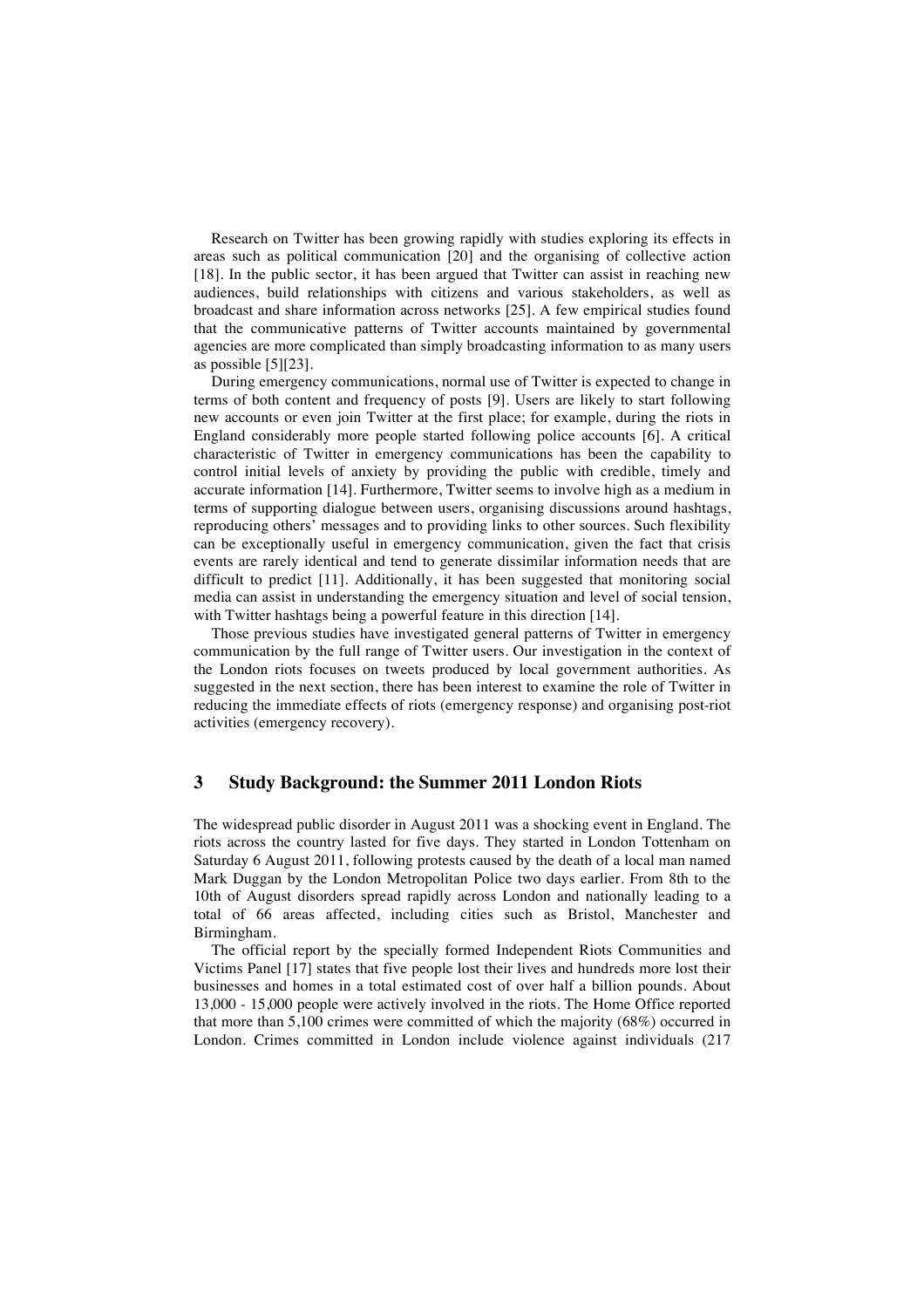injuries), arson and criminal damages (over 270 residential and commercial buildings affected), thefts and shop looting (over 300 million pounds loss).

The extent to which the situation in London got out of control during the first three days of rioting is partially blamed on the absence of certain key responsible officials (e.g. the Mayor of London, the Home Secretary) who were on a planned annual leave in the middle of August. One of the key moments in reducing the level of violence in London was the deployment of 16,000 patrolling police forces on the  $10<sup>th</sup>$  of August. Another important action against the riots was the peace-rally called by Tariq Jahan whose son was killed during the violent disturbances in Birmingham. Moreover, the London Metropolitan Police started a robust campaign to arrest suspected rioters through monitoring more than 200,000 hours of closed circuit television (CCTV) footages.

One of the key issues of the riot events relates to the use of social media. Extensive public debate was generated about whether tools such as Facebook, Twitter and particularly BlackBerry Messenger (BBM) reinforced the riots by rapidly publicising them and even acting as an organising tool [1]. A study by Tonkin et al. [22] shows that Twitter was not used to promote illegal activities, but instead acted more as news broadcasting, information sharing and community organising medium. Tweets during the riots contained information from news agencies, police and other authorities to calling for the public to help individuals, identify suspects, volunteer to clean the streets or raise funds for repairing damaged properties. #LondonRiots and #RiotCleanup were among the most popular hashtags [22].

The "Clean-up" campaign was an exceptional campaign proposed by the Mayor of London effort where Londoners encouraged the community to come along with bin bags and brooms for the purpose of cleaning the streets from the disorder caused by looters. Over 60,000 volunteers were mobilised in the most affected areas of London to help local shopkeepers and show solidarity with communities that experienced chaos and violence.

Although London LAs engaged in Twitter-related activity three days after the first incidents happened, it is suggested that their involvement in those activities was dynamic and influential, especially in terms of raising awareness in local communities regarding the situation. For example, on the  $12<sup>th</sup>$  of August, London LAs, with the help of the Metropolitan Police, released camera images of more than 600 wanted suspects in a blog called "Catch a Looter" that was hosted by Tumbler. In parallel, they used Twitter and Facebook to seek public assistance in identifying those rioters. The London riots point to a fruitful case to study the effects of microblogging in emergency communication from the perspective of local government authorities.

#### **4 Research Methodology**

The findings reported in this paper are part of a wider project which examines the use Twitter in the UK local government based on the official list @Directgov/ukcouncils that groups the accounts of 191 UK LAs [16]. Those are general accounts, covering the whole range of local topics, although some LAs maintain additional more specialised ones for local services such as libraries. The data used in this study were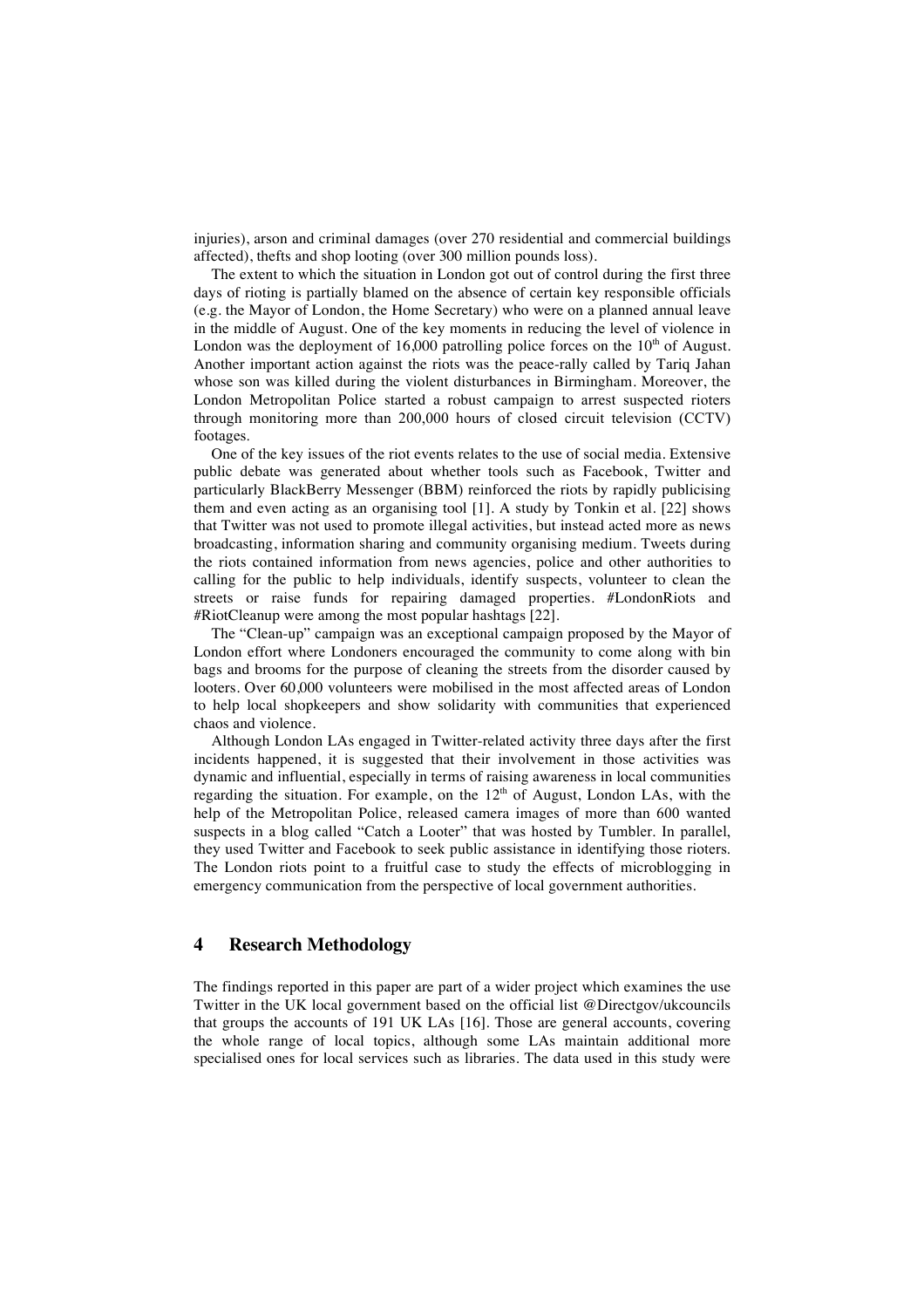collected in September 2011 using the Twitter developers' database (http://dev.twitter.com/), which is also available for academic research. A total of 21,911 tweets were collected from 28 accounts out of the 33 LAs composing the Greater London administrative area. Most of those accounts were created in 2009 and, at the time of study, they were followed by approximately 1,700 users on average, ranging from 127 to 4,541. Since their creation, they had posted an average of 734 tweets, ranging from 45 to 2,374.

The investigation of the riot events focused on 699 messages tweeted in the period of 9-12 August 2011. Messages prior and subsequent to these dates were not found to be relevant. Previous studies have discussed the particularities of analysing tweets due to the brief and specific nature of the medium that limits messages to 140 characters and uses the aforementioned conventions to support conversational characteristics [4], [10], [21]. To examine the evolution of collective tweeting activity within the four days, first we conducted a time-series analysis. This was followed by a structural analysis that identified patterns of tweet characteristics in terms of:

- Using the symbol  $@$  as a form of addressivity to refer to other users or directly reply to their messages.
- Using the symbol # to contribute to discussions organised in hashtags.
- Retweeting messages from other LAs, citizens, the London metropolitan police, media or other organisations.
- The source of tweets (e.g. desktop or mobile device).

At the final stage, we analysed the actual content of the tweets to systematically recognise and classify emerging themes. An open coding grounded approach was used, which has been established as standard for exploratory microblogging studies [8], [9], [12]. Initial communication patterns were derived from the findings of [9], further developed and adapted to the particular case after two rounds of coding in which two coders were involved. The total number of tweets classified in categories is 792 because some of the original 699 were classified in more than one category. The final themes were identified as:

- 1. Press releases/announcements
- 2. Statements from the police
- 3. Information seeking
- 4. Situation description
- 5. Preventing rumours
- 6. Clean-up actions
- 7. Legal actions
- 8. Community appraisal

This coding framework serves the specific needs of the study and, along the structural analysis of tweets, provides the opportunity to understand how those Twitter accounts were used during the riots. The next section presents the study findings.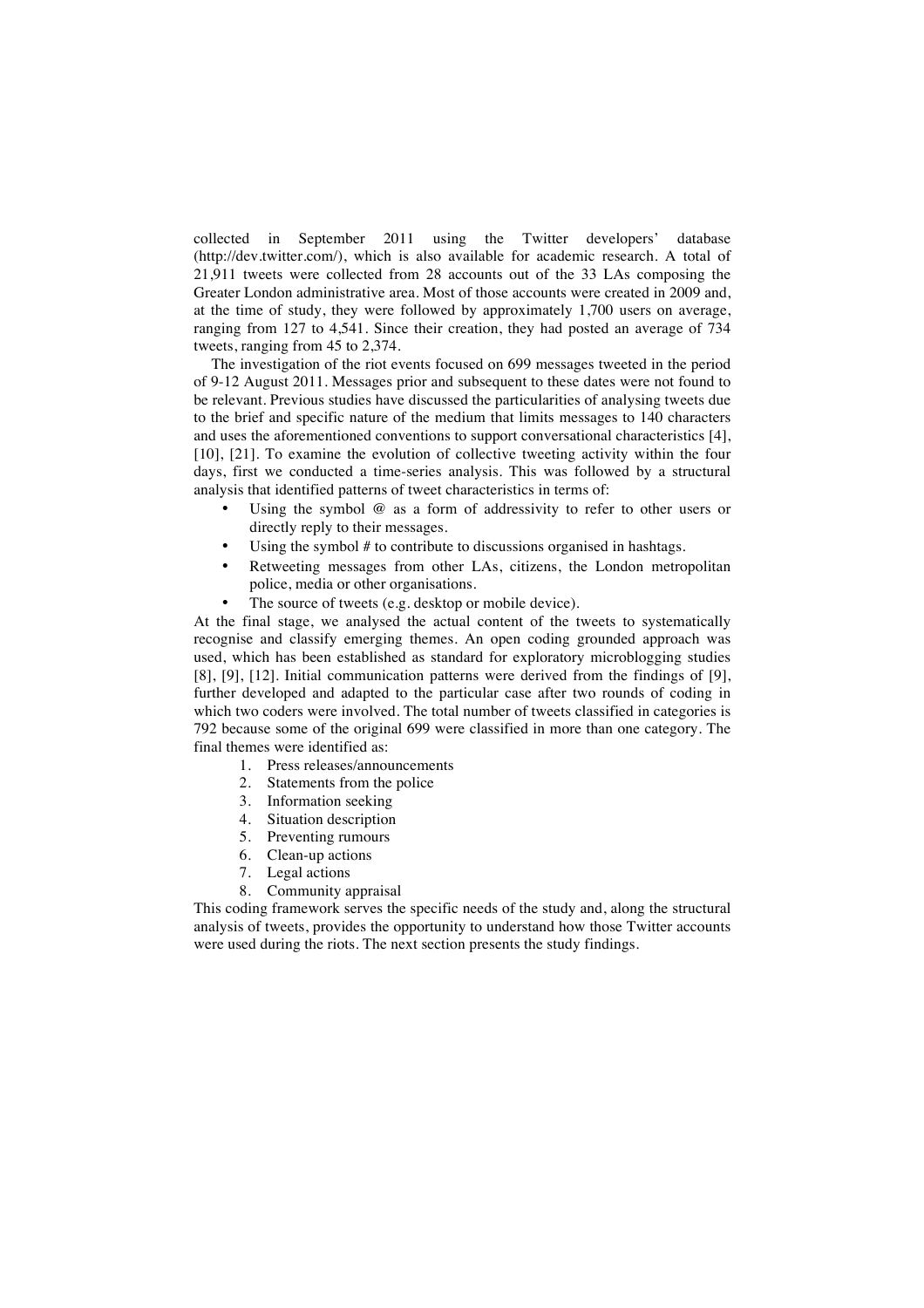#### **5 Findings**

This section first presents the general features of the 699 tweets collected from 28 London LAs that tweeted information related to the riots. Next, the results are categorised based on the patterns identified in the dataset.

Tweets by LAs concerning the riots started to spread on the  $3<sup>rd</sup>$  day of the incidents (i.e. Tuesday 9<sup>th</sup> August) and continued until Friday 12<sup>th</sup> August. Table 1 summarises the top 10 authorities with the highest number of tweets during the days of the riots. As explained, most of the incidents took place between the  $8<sup>th</sup>$  and  $9<sup>th</sup>$  of August when the disordered behaviours, lootings, damages and so on spread across London and other English major cities causing a domino effect [17]. Therefore, it is not unexpected that more than 70% of the tweets were posted on the  $9<sup>th</sup>$ . It should be noted that not all London LAs were directly affected by riots. Yet, it is interesting to observe that most of the tweets were dispatched by the one the non-affected authorities i.e. Hillingdon Council, and the least number of tweets belongs to one of the most affected ones i.e. Southwark Council. Another severely affected area was Ealing where 36 messages were posted by the official account during those four days.

| <b>London authorities</b>      | 9 Aug<br>2011 | 10 Aug<br>2011 | 11 Aug<br>2011 | 12Aug<br>2011 | <b>Total</b> |
|--------------------------------|---------------|----------------|----------------|---------------|--------------|
| Hillingdon Council*            | 85            | 27             | 18             | 9             | 139          |
| <b>Sutton Council</b>          | 29            | 26             | 17             | 5             | 77           |
| Greenwich Council*             | 32            | 31             |                | 5             | 75           |
| <b>Hounslow Council</b>        | 31            |                | າ              | 3             | 43           |
| Hammersmith & Fulham Council*' | 10            | 16             | q              | 3             | 38           |
| Ealing Council                 | 16            | 8              | 8              |               | 36           |
| <b>Wandsworth Council</b>      | 19            |                | 3              |               | 33           |
| Westminster Council            |               | 10             |                |               | 27           |
| Barking & Dagenham Council     | $\Omega$      |                |                |               | 22           |
| Southwark Council              |               |                |                |               | 20           |

**Table 1.** Top-ten London LAs by number of tweets during the riots. Those not directly affected by the riots are marked with a star.

Figure 1 illustrates the streams of messages throughout the days in which most of the tweets were posted between 12pm and 6pm. A peak of 157 tweets was observed in this time frame on the first day after the outburst of disturbances. This was declining steadily in subsequent days to reach about what can be estimated as a normal activity for the middle of August in day 4.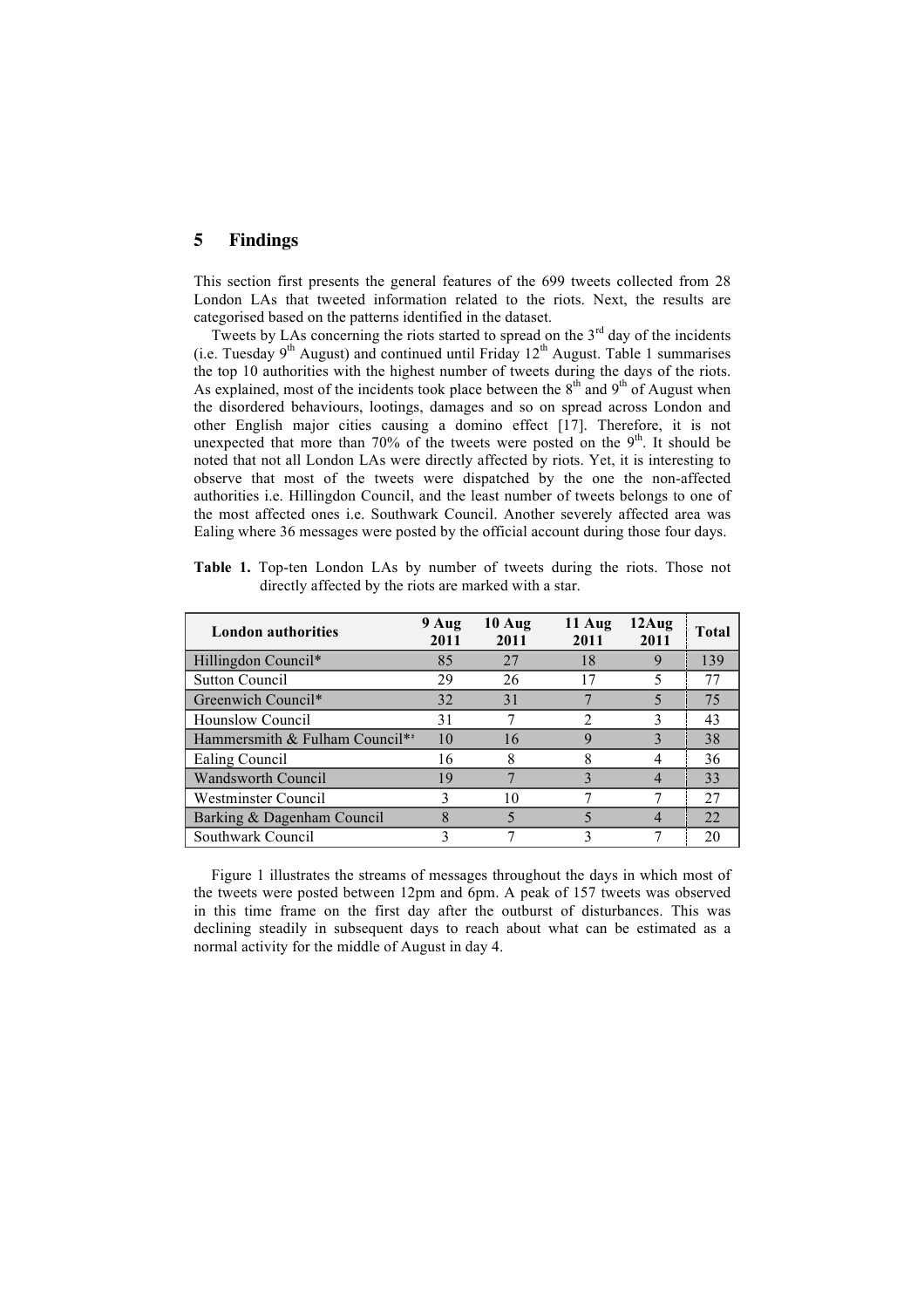

**Figure 1.** Time-series of the tweets.

About 25% of all tweets were dispatched after normal office hours; an observation which encouraged the researchers to investigate the sources of tweets as shown in table 2. More than half of the tweets were posted through the web (i.e. twitter.com). About 10% of the tweets were posted from mobile applications that were normally used outside office hours. Few tweets were referred from twitter-feed, which indicates that the authorities did not use extensively other social media (e.g. Facebook, Flickr, etc.) to feed their tweets. Some tweets not posted from mobile devices still conveyed a live broadcasting tone, for example, the Hillingdon Council tweeted: *"Just popped out of the office into Uxbridge town centre. Everyone seems fine and people are going about their day."*

| <b>Source of Tweets</b> | Aug<br>2011 | 10<br>Aug<br>2011 | Aug<br>2011 | 12<br>Aug<br>2011 | <b>Total</b> |
|-------------------------|-------------|-------------------|-------------|-------------------|--------------|
| Web                     | 159         | 117               | 56          | 48                | 380 (54.4%)  |
| Desktop applications    | 106         | 44                | 29          | 25                | 204 (29.2%)  |
| Mobile applications     | 46          | 11                | 10          |                   | $69(9.8\%)$  |
| Twitter-feed            |             |                   |             |                   | $46(6.6\%)$  |

**Table 2.** Sources of tweets.

The next stage in the analysis was to examine the mode and trends of tweets. The first entails looking at how authorities engaged directly with citizens by answering their questions via Twitter, as well as how many messages they retweeted from citizens, other LAs, the Metropolitan Police and so on. Also, the analysis captured the number of times messages from the LAs were tweeted. The results of this analysis in table 3 show that the number of replies to other users, mainly requests by citizens, is about 34% of all tweets. The total times posts by those LAs were retweeted is 730.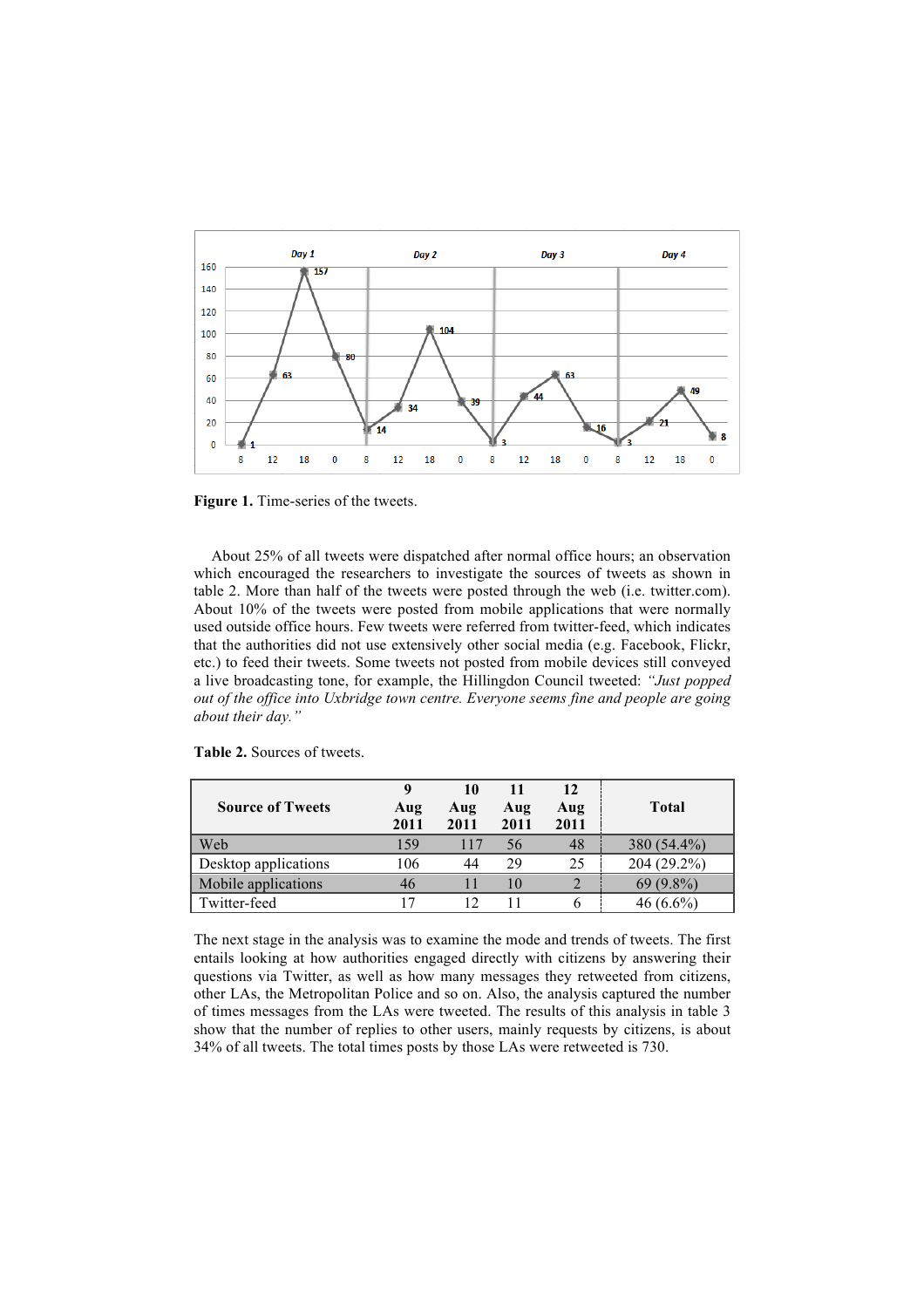|                                 | 9    | 10   | 11   | 12   |              |
|---------------------------------|------|------|------|------|--------------|
| <b>Mode of Tweets</b>           | Aug  | Aug  | Aug  | Aug  | <b>Total</b> |
|                                 | 2011 | 2011 | 2011 | 2011 |              |
| Replies to other users          | 122  | 47   | 34   | 23   | 226          |
| Retweeted from citizens         | 25   | 18   | 2    | 13   | 58           |
| Retweeted from another LA       |      |      | 8    |      |              |
| Retweeted from the police       |      | 9    | 9    | 14   | 35           |
| Retweeted from news agencies    |      |      | 6    | 12   | 27           |
| Total times retweeted by others | 302  | 191  | 126  |      | 730          |

Next, the extent to which LAs are following the UK Twitter trends during the riots was investigated by identifying the use of hashtags. Those hashtags and the number of times appearing in LA tweets are summarised in table 4. Topical hashtags, which group information about a LA, were the most popular. The other four hashtags are among the most popular ones related to the riots as reported by [22].

The final stage was to conduct the content analysis where tweets were classified in 8 thematic categories or patterns with respect to their content. Table 5 shows the distribution of patterns per day. As explained, those patterns are non-exclusive; for example, certain tweets that were classified as press releases or statements by the police also contained situation-describing information. The highest number of tweets during the four days of the riots related to clean-up actions; two examples of tweets in this category are: *"Please show your support for our local businesses - shop local #cleanup"* **and** *"Clean up volunteers show true spirit of borough".*

| <b>Following Trends</b> | Aug<br>2011 | 10<br>Aug<br>2011 | 11<br>Aug<br>2011 | 12<br>Aug<br>2011 | <b>Total</b> |
|-------------------------|-------------|-------------------|-------------------|-------------------|--------------|
| #LondonRiots            | 12          | 21                |                   |                   | 46           |
| #StaySafe               |             |                   |                   |                   |              |
| #RiotCleanup            |             | 14                |                   |                   | 33           |
| #WitnessAppeal          |             |                   | 21                | 20                | 41           |
| #[Name of the council]  |             | 29                | 14                | 19                | 73           |

**Table 4.** Following trends through hashtags.

This large number of posts seems to have encouraged individuals and groups to organise large scale clean-ups after the riots and actively support their communities. It was also related to the 143 posts that praised local communities about their quick and effective response to the call of action; even the phrase "the riot heroes" was frequently used in tweets to thank local citizens involved in those activities. Examples of tweets in this category are: *"Thanks again to all who turned up at #Camden this morning to help clean up. Great to see the community coming together and helping out"* **and** *"200+ people prepare to clean up #Clapham Junction. Boris [Mayor of London] says it's 'London Fighting Back'. Thanks to everyone!".*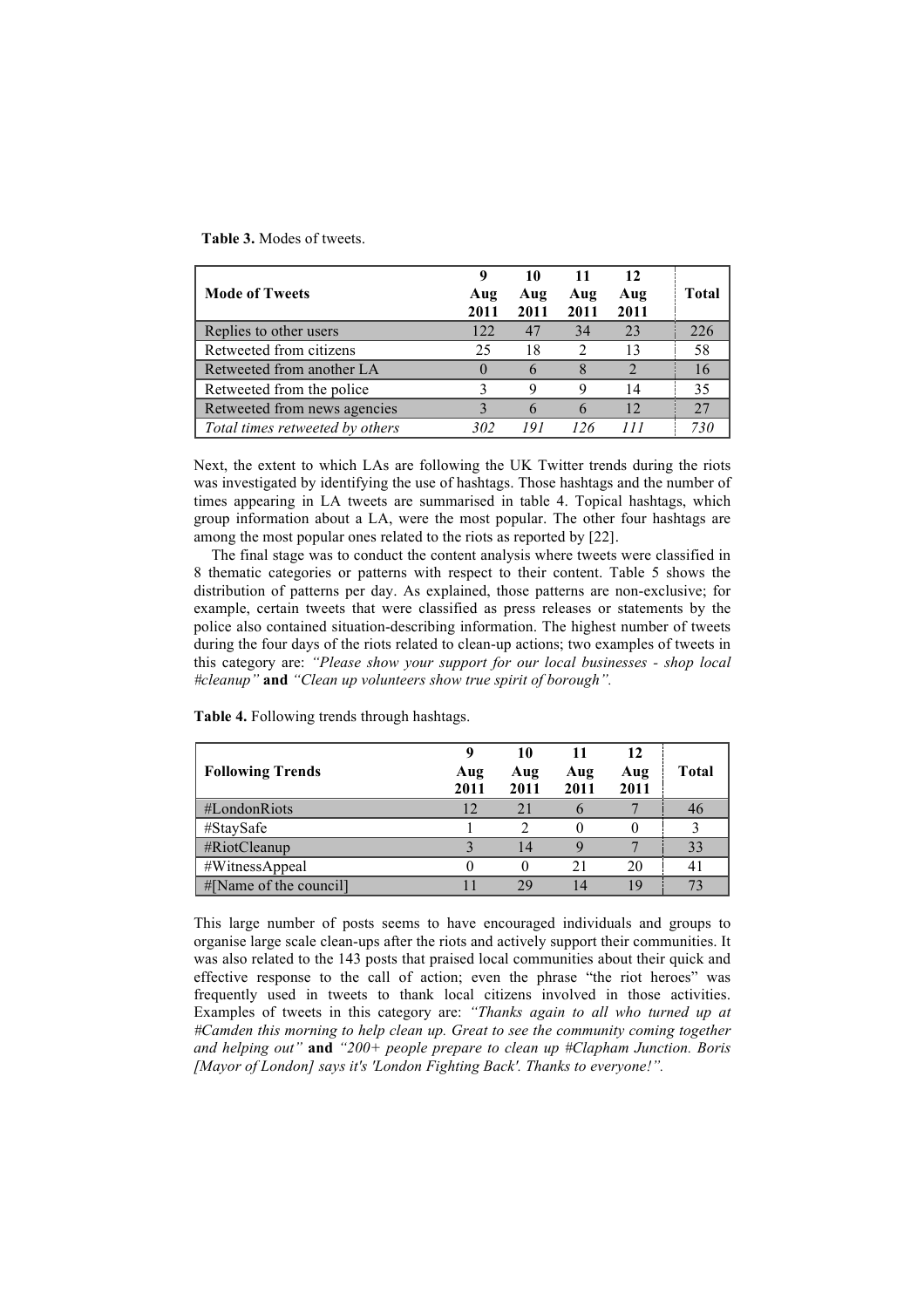| <b>Tweets Patterns</b>       | 9<br>Aug<br>2011 | 10<br>Aug<br>2011 | 11<br>Aug<br>2011 | 12<br>Aug<br>2011 | <b>Total</b> | $%$ of<br>all<br>tweets |
|------------------------------|------------------|-------------------|-------------------|-------------------|--------------|-------------------------|
| <b>Press Release</b>         | 29               | 31                | 22                | 11                | 93           | 13.3%                   |
| Police Statement             | 14               | 24                | 16                | 6                 | 60           | 8.6%                    |
| <b>Information Seeking</b>   | 9                | 17                | 23                |                   | 49           | $7.0\%$                 |
| <b>Situation Description</b> | 48               | 26                | 35                | 26                | 135          | 19.3%                   |
| <b>Preventing Rumours</b>    | 44               | 14                | $\theta$          |                   | 59           | 8.4%                    |
| Clean-up Actions             | 114              | 31                | 0                 | $\overline{2}$    | 147          | 21.0%                   |
| Legal Actions                | 3                | 39                | 41                | 23                | 106          | 15.2%                   |
| <b>Community Appraisal</b>   | 77               | 23                | 19                | 24                | 143          | 20.5%                   |

**Table 5.** Distribution of tweet patterns.

About 22% of all tweets concerned press releases or official police statements. Press releases included official announcements by the authorities as well as statements by local elected representatives. Usually, a link to the full announcement to the LA's website or other online sources was included in the tweet.

Another important pattern identified mainly within the first two days was "preventing rumours" through direct replies to tweets by other users or pro-active announcements. This was also a response to the fact that several people tweeted false and untrue information about the situation resulting possibly in an increase of the level of anxiety. For instance, the Hounslow Council posted: *"If people only tweet what they actually see as opposed to what they have heard in #hounslow then we will have a clear picture".* On the same day, the Hammersmith and Fulham Council tweeted: "*Reporting calm in H&F [Hammersmith & Fulham]. Please question rumors rather than spread them. #londonriots #Hammersmith #Fulham #ShepherdsBush".* 

The number of tweets regarding information seeking and legal actions was also noteworthy. For example, one of the most affected authorities posted: "*We've just uploaded CCTV images of people wanted for questioning over disturbances. Pls help up find them*.". Another tactic in this direction was to tweet information about legal actions happening even during the riots, for example Greenwich Council retweeted a message from the Metropolitan Police stating: "*We have started knocking on doors to arrest people. We arrested a total of 888 people in connection with disorders*". This message was retweeted 127 times by other users (e.g. citizens, other councils, etc.).

#### **6 Discussion**

Regular Twitter use is expected to change (even radically) during emergency events [9]. In our dataset, this was noticeable both in the sudden increase in the volume and frequency of messages, as well as in the particular topics on which London LAs focused their tweets. An average posting activity of those accounts is normally not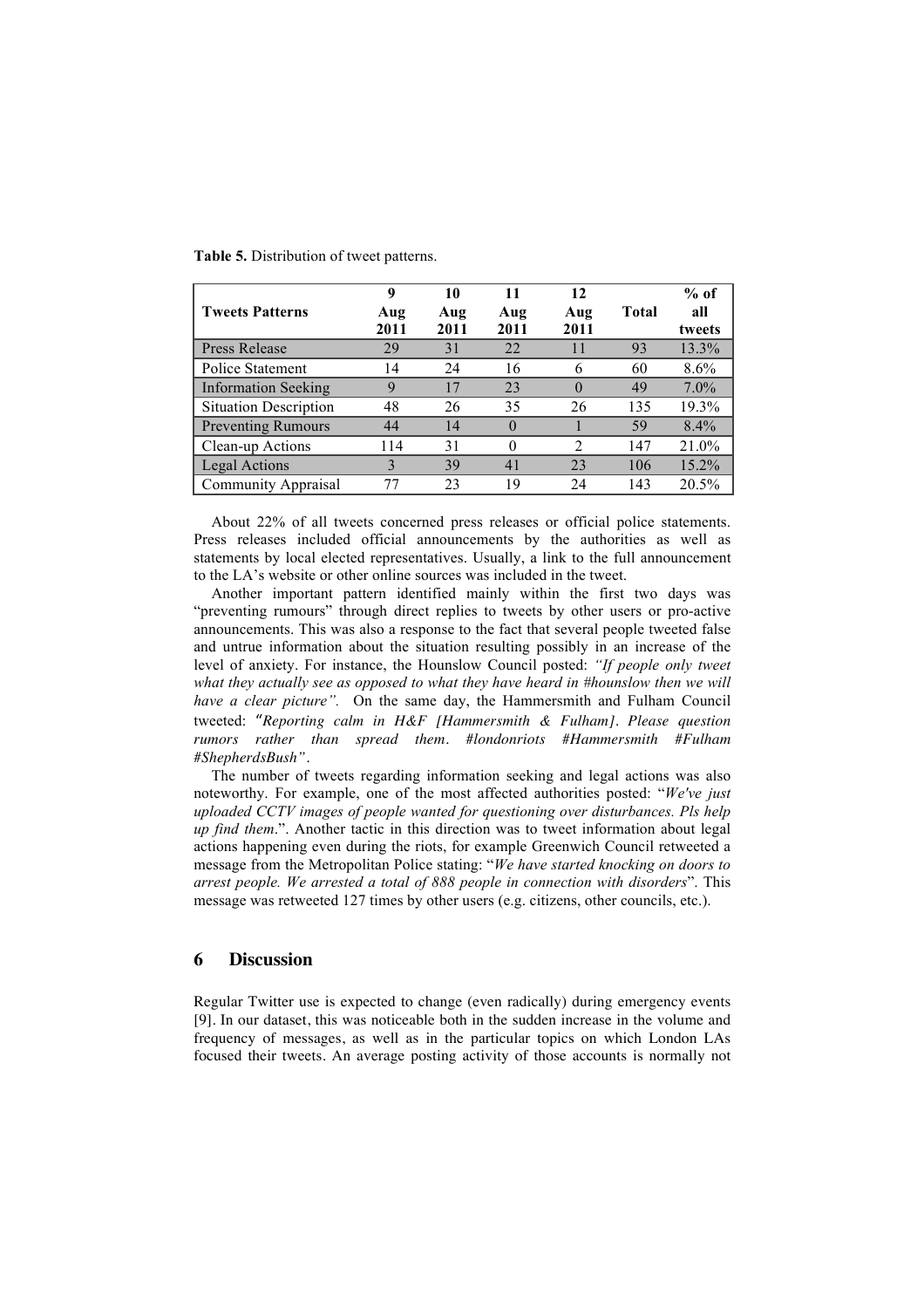more than 10 tweets per day and usually concerns a wide range of local issues. Interestingly, we found very high activity generated by certain LAs that were not directly affected by social unrest, combined with low activity by some of those that were severely affected. Such an asymmetry cannot be fully understood within the scope of this study, yet it might point to more localised factors about how those accounts are administrated. For example, LAs such as Hillingdon and Greenwich, even though not directly affected by riots, increased their number of tweets by responding to citizen queries in addition to making formal announcements.

On the basis of the previous studies discussed in section 2, it is reasonable to expect that an interactive real-time tool such as Twitter could be useful for LAs in their effort to handle communications with the public during the riots. The findings support this case by revealing specific mechanisms related to the emergency response and recovery stages.

At the response stage, Twitter was used for reducing the immediate effects of the crisis in terms of preventing rumours, responsibly informing the public and spreading the information about legal actions in progress. Twitter also seems to have extended communication beyond official working hours and spaces, for example through the use of mobile devices. While providing timely, accurate and credible information is of apparent importance [14], spreading the news about legal actions in progress seems to be a more innovative use that is likely to have contributed in controlling social disorder. This is because most of those involved in the incidents across the country were youngsters [17], therefore more eager to come across information on social networking tools.

Furthermore, the role of Twitter was evident in terms of accelerating and simplifying the recovery stage of the riots. This was achieved very shortly after the riots had taken place by: (1) organising community support activities and (2) regularly praising citizens participating in those events. In this respect, Twitter seems to have reinforced grassroots community action and the rapid mobilisation of available resources by LAs and individuals. Indeed, according to [24], community collaboration and the ability to think outside traditional command and control hierarchies can be a successful element of emergency recovery.

The later also raises a question about the duties that local government officers had to assume during the riots, also given the fact that the events happened in the middle of August when certain officials were on annual leave. This might explain why some accounts tweeted asymmetrically less than expected and possibly suggest that officials administrating Twitter accounts had to assume increased public relations responsibility than regularly. Therefore, in certain cases of very active of LAs, it is difficult to distinguish whether their innovative use of Twitter was a pre-planned strategic effort or simply the result of ad hoc creative behaviour by officers.

The practical implications of this study reveal some elements of good practice in public sector microblogging during emergency commutations. However, potential improvements can be observed in the way LAs used Twitter during the riots. First of all, it seems that LAs were quite slow in their initial response, with no relevant tweets found in the period of 6-8 August. Furthermore, the use of hashtags was not extensive, hence resulting in reducing the visibility of tweets since hashtags are critical in building an ad hoc space to monitor a topic [9].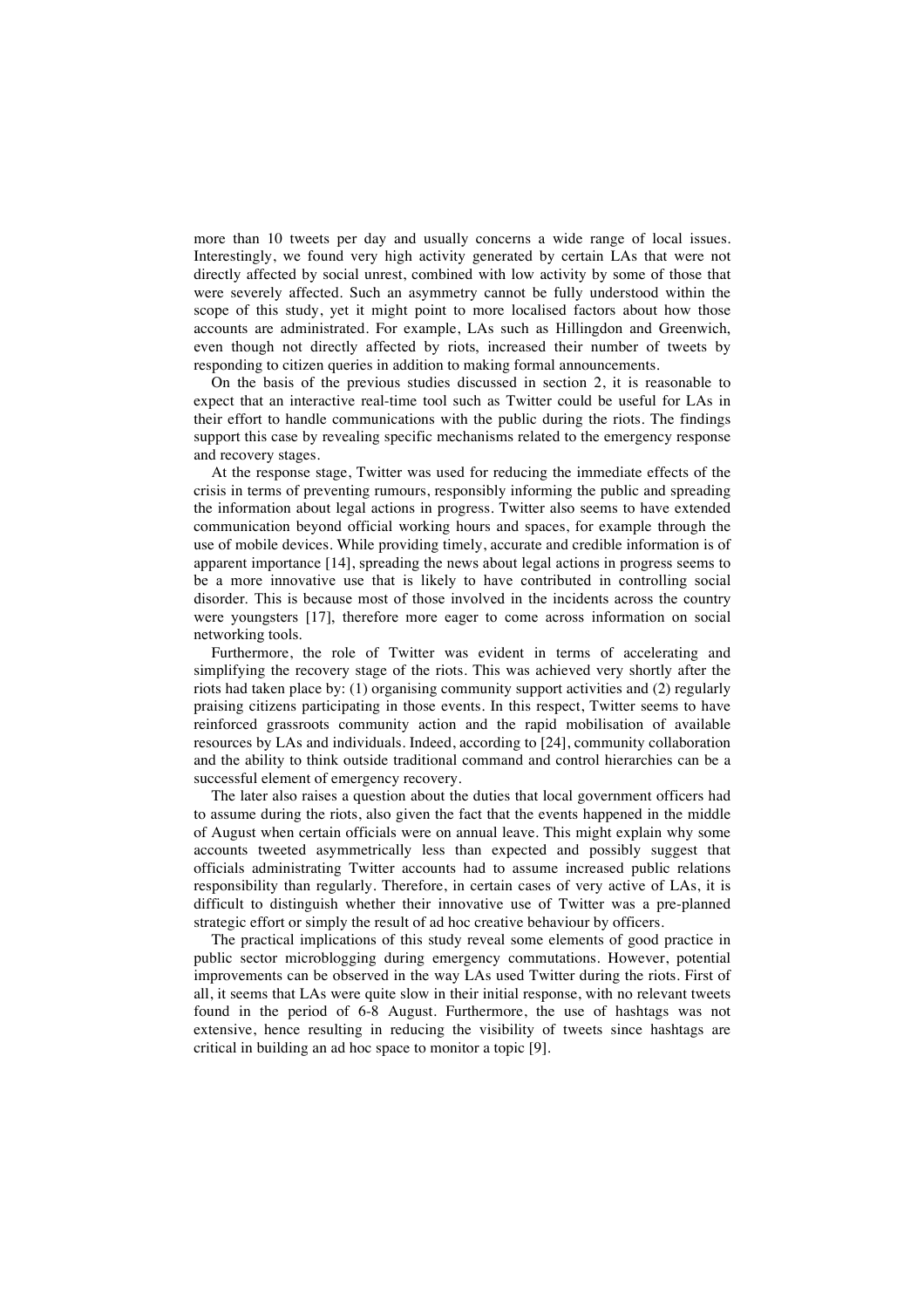Those two aspects reinforce previous suggestions that authorities should make consistent effort to enhance the level of education and awareness of officers communicating with the public using social media [19].

## **7 Conclusion**

This paper examined the role of microblogging during the summer 2011 riots in London by analysing 699 riot-related tweets posted by 28 London LAs between the  $9<sup>th</sup>$  and  $12<sup>th</sup>$  August. The findings indicate increased use of Twitter during the riots to support the deployment of several anti-riot mechanisms at the response and recovery stages. Those mechanisms were enabled by the conversational and communicative elements of Twitter such as the ability to retweet messages or group discussions through hashtags. Therefore, the London riots seem to provide certain evidence that Twitter can be used as a significant extension of traditional emergency communication.

Nevertheless, fully assessing such as a claim might not be possible given the limitations of this study. This is because we focused only on tweets posted by London LAs without a broader examination of other information channels that those LAs might have used during the riots. Apart from a cross-examination of other sources, the analysis could also be expanded to riot-related tweets by citizens, police authorities, news agencies and so on. Further research on microblogging communications can certainly elaborate on some of those aspects in the context of unexpected events.

#### **References**

- 1. BBC: English Riots: Social Media were 'Force for Good'. http://www.bbc.co.uk/news/ukpolitics-14931010 (accessed 15/06/2012) (2011)
- 2. Bertot, J. C., Jaeger, P. T., Hansen, D.: The Impact of Polices on Government Social Media Usage: Issues, Challenges, and Recommendations. Government Information Quarterly, 29, 30-40 (2012)
- 3. Boyd, D., Golder, S., Lotan, G.: Tweet, Tweet, Retweet: Conversational Aspects of Retweeting on Twitter. In: 43<sup>rd</sup> Hawaii International Conference on System Sciences, pp. 1-10 (2010)
- 4. Bruns, A.: How Long is a Tweet? Mapping Dynamic Converstation Networks on Twitter using Gawk and Gephi. Information, Communication & Society (in press)
- 5. Cho, S. E., & Park, H. W.: Government Organizations' Innovative use of the Internet: The Case of the Twitter Activity of South Korea's Ministry for Food, Agriculture, Forestry and Fisheries. Scientometrics, 90, 9-23 (2012)
- 6. Crump, J.: What are the Police Doing on Twitter? Social Media, the Police and the Public. Policy & Internet, 3, 1-27 (2011)
- 7. Hale, J. E.: Crisis Response Communication Challenges: Building Theory from Qualitative Data Journal of Business Communication, 42, 112-134 (2005)
- 8. Heverin, T., & Zach, L.: Twitter for City Police Department Information Sharing. Proceedings of the American Society for Information Science and Technology, 47, 1-7 (2010)